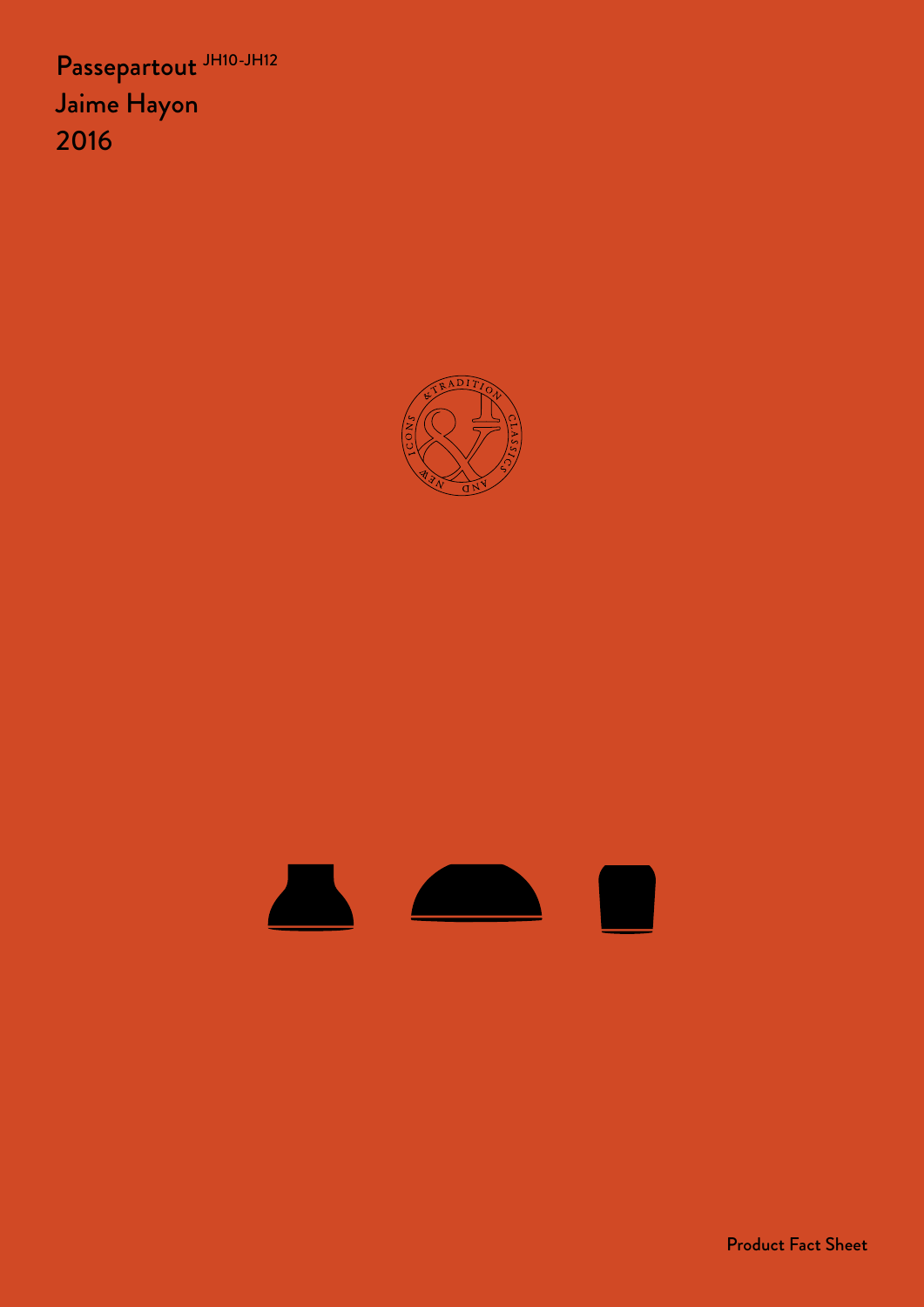

# Passepartout JH10 Jaime Hayon 2016

**Product category** Ceiling and wall lamp

**Environment** Indoor

**Material** Aluminium, Polycarbonate, ABS

### **Production process**

The shade is made from deep drawn and lacquered metal and the diffuser is made from moulded polycarbonate.

**Dimensions** Ø: 15.5cm/6.1in, H: 16.5cm/6.5in

**Packaging dimensions** H17.9cm/7.0in, W18.5cm/7.3in, D23.0cm/9.1in LED: H11.0cm/4.3in, W11.0cm/4.3in, D8.0cm/3.1n

**Colli quantity** 1 pc

**Weight** Product: 0.65 kg / Incl. packaging: 1kg

**Technical Specification** 11.5 Watt LED board, dimmable  $CRI: > 90$ Colour temperature (Kelvin): 2700K

Light output: JH10: 350 lumen JH11: 520 lumen JH12: 600 lumen

Dimmability: Trailing edge dimmable

Certifications: CE, IP20, Class II

The luminaire is compatible with bulbs of energy classes: A++ - A. LED board included – replaceable (spare part).

LED lifetime 25.000 hours

**Cleaning Instructions** Clean with soft dry cloth. Always switch off the electricity supply before cleaning.

→ Stock item Gold, Bronzed Brass

#### **Related products**





& Tradition<sup>®</sup>





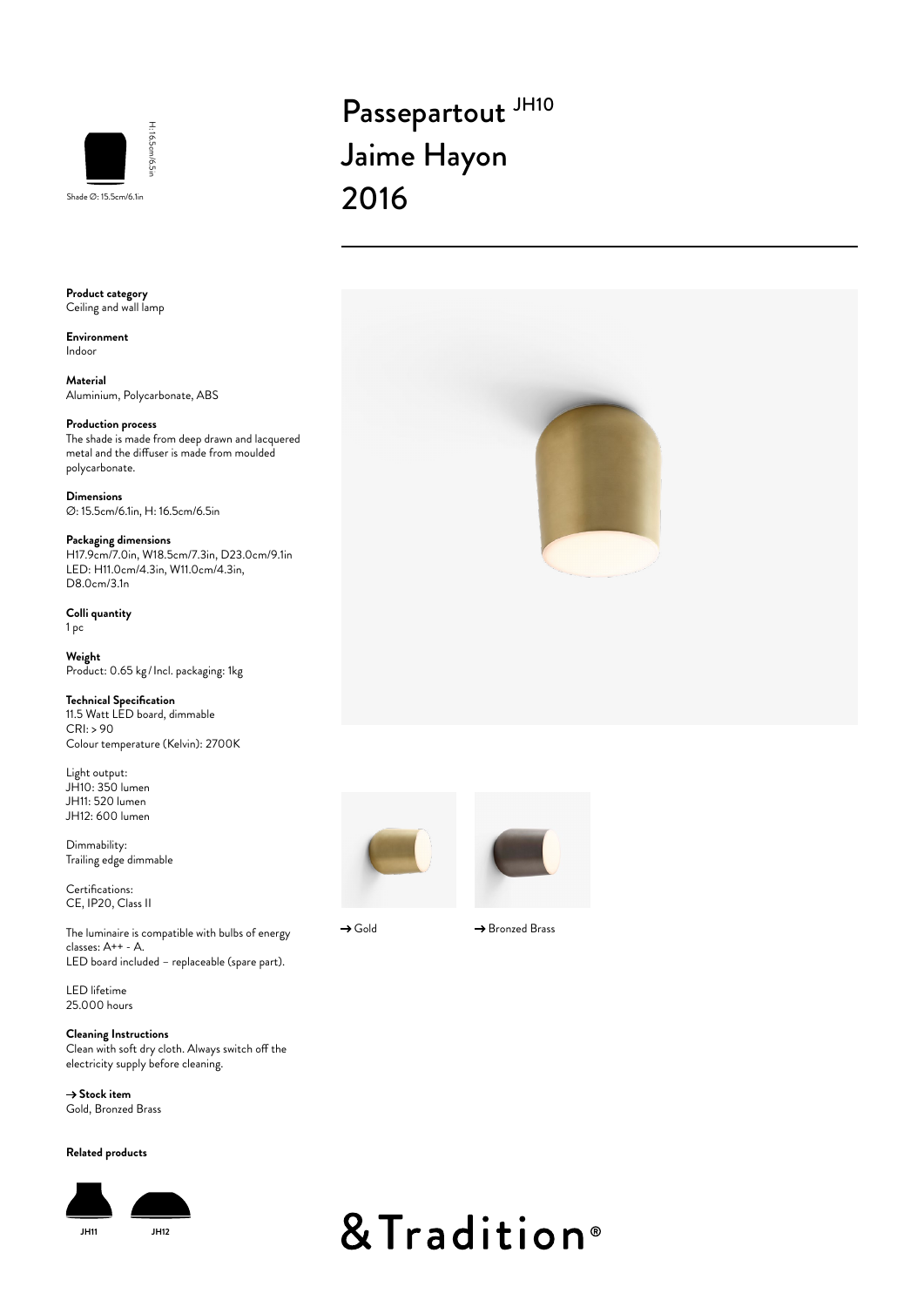

# Passepartout JH11 Jaime Hayon 2016



**Environment** Indoor

**Material** Aluminium, Polycarbonate, ABS

### **Production process**

The shade is made from deep drawn and lacquered metal and the diffuser is made from moulded polycarbonate.

**Dimensions** Ø: 20cm/7.9in, H: 15.5cm/6.1in

**Packaging dimensions** H23.9cm/9.4in, W24.5cm/9.6in, D22.0cm/8.7in LED: H11.0cm/4.3in, W11.0cm/4.3in, D8.0cm/3.1n

**Colli quantity** 1 pc

**Weight** Product: 0.75 kg /Incl. packaging: 1.3kg

**Technical Specification** 11.5 Watt LED board, dimmable CRI: > 90 Colour temperature (Kelvin): 2700K

Light output: JH10: 350 lumen JH11: 520 lumen JH12: 600 lumen

Dimmability: Trailing edge dimmable

Certifications: CE, IP20, Class II

The luminaire is compatible with bulbs of energy classes: A++ - A. LED board included – replaceable (spare part).

LED lifetime 25.000 hours

**Cleaning Instructions** Clean with soft dry cloth. Always switch off the electricity supply before cleaning.

→ Stock item Gold, Bronzed Brass

#### **Related products**